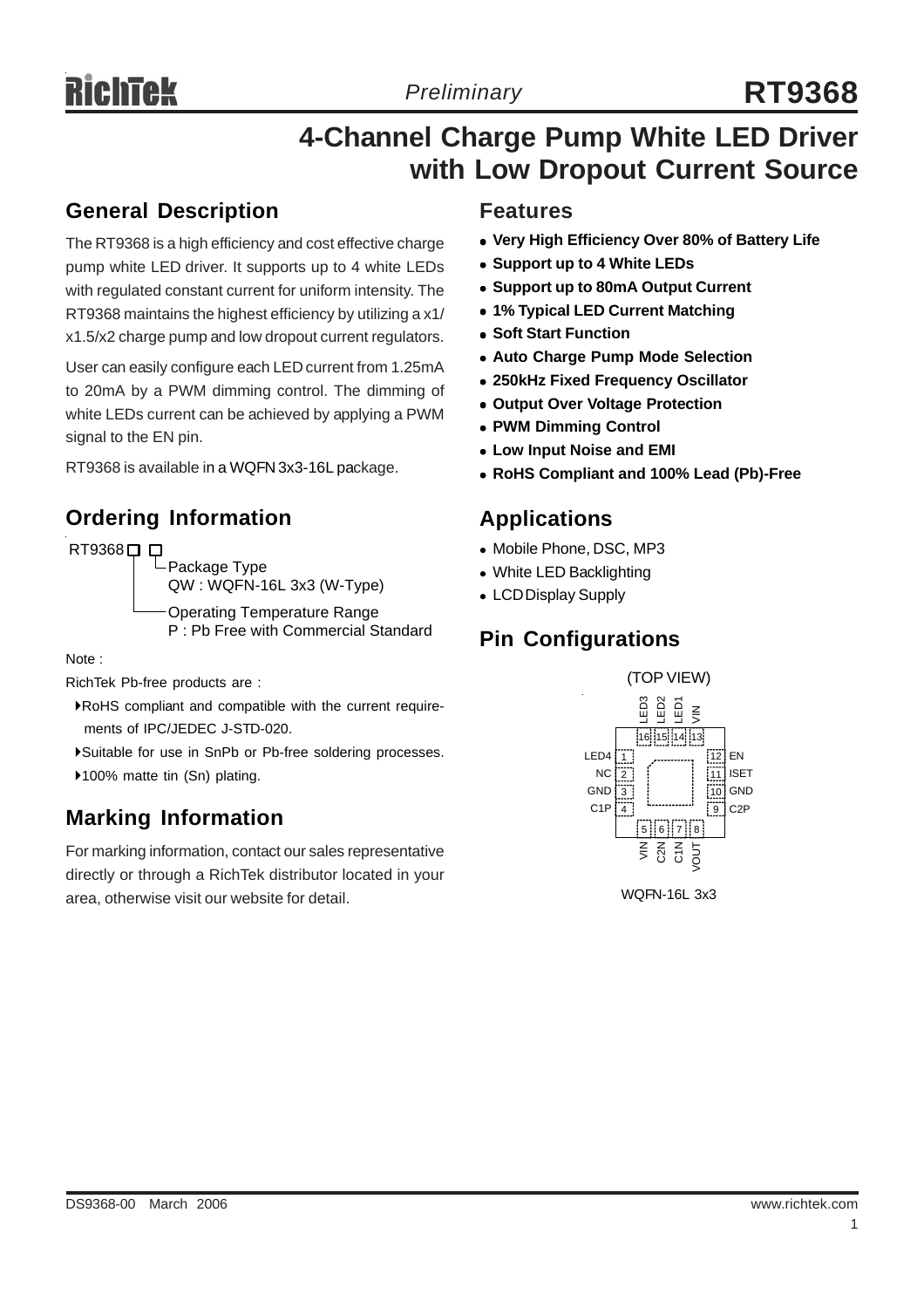## **Typical Application Circuit**



Figure 1. 4-WLEDs Application Circuit with PWM Dimming Function



Figure 2. 3-WLEDs Application Circuit with PWM Dimming Function



Figure 3. 2-WLEDs Application Circuit with PWM Dimming Function

|                           |            | CPUMP1 CPUMP2 Maximum output current (total) |  |  |
|---------------------------|------------|----------------------------------------------|--|--|
| $0.22 \mu F$ 0.22 $\mu F$ |            | 60 <sub>m</sub> A                            |  |  |
| $0.47 \mu F$              | $10.47$ uF | 100 <sub>m</sub> A                           |  |  |
| 1uF                       | 1uF ·      | 160mA                                        |  |  |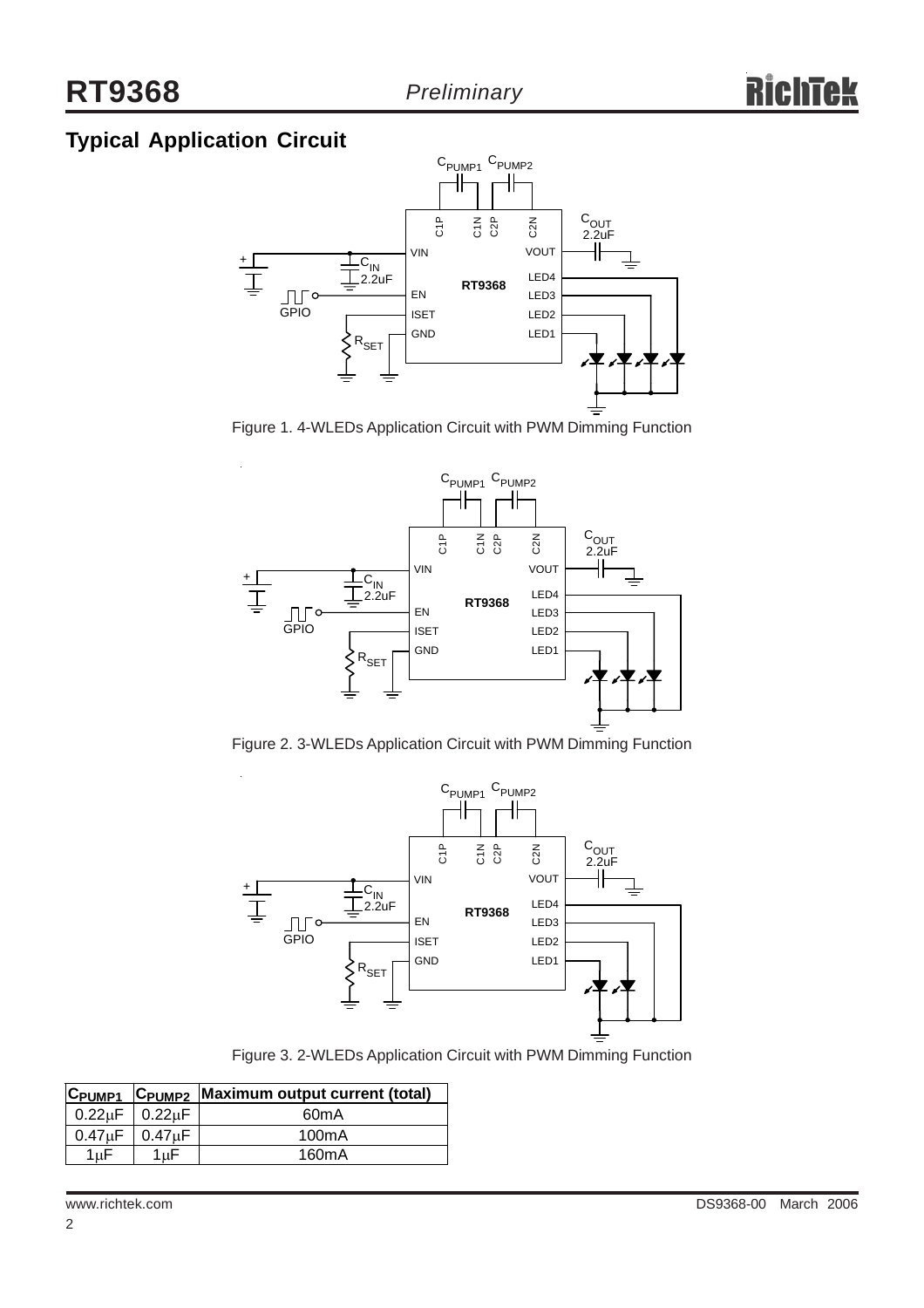## **Functional Pin Description**

| <b>Pin Number</b>   | <b>Pin Name</b>  | <b>Pin Function</b>                                                                                                                                   |  |  |
|---------------------|------------------|-------------------------------------------------------------------------------------------------------------------------------------------------------|--|--|
| 1                   | LED <sub>4</sub> | Output Current for LED4. (If not in use, this pin must be connected to GND)                                                                           |  |  |
| 2, Exposed Pad   NC |                  | No Internal Connection.                                                                                                                               |  |  |
| 3, 10               | <b>GND</b>       | Ground.                                                                                                                                               |  |  |
| 4                   | C <sub>1</sub> P | Positive Terminal of Bucket Capacitor 1.                                                                                                              |  |  |
| 5                   | <b>VIN</b>       | Power Input Voltage.                                                                                                                                  |  |  |
| 6                   | C <sub>2</sub> N | Negative Terminal of Bucket Capacitor 2.                                                                                                              |  |  |
| $\overline{7}$      | C <sub>1</sub> N | Negative Terminal of Bucket Capacitor 1.                                                                                                              |  |  |
| 8                   | <b>VOUT</b>      | Output Voltage Source.                                                                                                                                |  |  |
| 9                   | C <sub>2</sub> P | Positive Terminal of Bucket Capacitor 2.                                                                                                              |  |  |
| 11                  | <b>ISET</b>      | LED current is set by the value of the resistor $R_{\text{SET}}$ connected from the ISET pin<br>to ground. Do not short the ISET pin to GND directly. |  |  |
| 12                  | EN               | Chip Enable (Active High). Note that this pin is high impedance.                                                                                      |  |  |
| 13                  | <b>VIN</b>       | Power Input Voltage.                                                                                                                                  |  |  |
| 14                  | LED <sub>1</sub> | Output Current for LED1. (If not in use, this pin must be connected to GND)                                                                           |  |  |
| 15                  | LED <sub>2</sub> | Output Current for LED2. (If not in use, this pin must be connected to GND)                                                                           |  |  |
| 16                  | LED <sub>3</sub> | Output Current for LED3. (If not in use, this pin must be connected to GND)                                                                           |  |  |

### **Function Block Diagram**

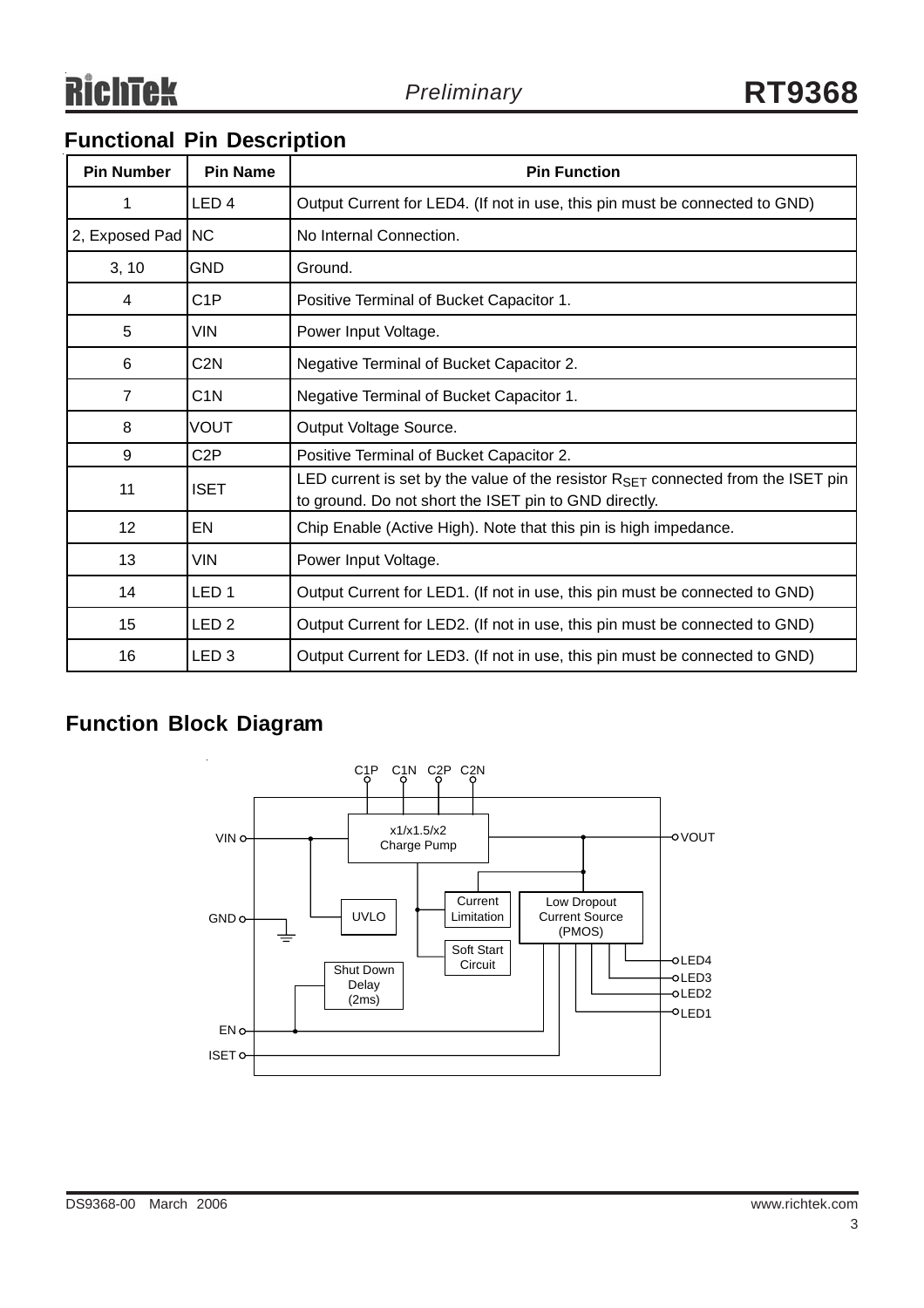## **Absolute Maximum Ratings** (Note 1)

| • Power Dissipation, PD $@$ T <sub>A</sub> = 25 <sup>°</sup> C |  |
|----------------------------------------------------------------|--|
|                                                                |  |
| • Package Thermal Resistance (Note 4)                          |  |
|                                                                |  |
|                                                                |  |
|                                                                |  |
|                                                                |  |
| • ESD Susceptibility (Note 2)                                  |  |
|                                                                |  |
|                                                                |  |

## **Recommended Operating Conditions** (Note 3)

### **Electrical Characteristics**

( $V_{IN}$  = 3.6V,  $C_{IN}$  =  $C_{OUT}$  =  $C_{FLY}$  = 1uF (ESR = 30m $\Omega$ ),  $T_A$  = 25°C, unless otherwise specification)

| <b>Parameter</b>                                                     | <b>Symbol</b> | <b>Test Condition</b>                                                                                                                                                                                                   | Min      | <b>Typ</b> | Max            | <b>Units</b> |  |
|----------------------------------------------------------------------|---------------|-------------------------------------------------------------------------------------------------------------------------------------------------------------------------------------------------------------------------|----------|------------|----------------|--------------|--|
| Input                                                                |               |                                                                                                                                                                                                                         |          |            |                |              |  |
| Input Supply Voltage                                                 | $V_{IN}$      |                                                                                                                                                                                                                         | 2.8      | --         | 5.0            | V            |  |
| Under-voltage Lockout Threshold                                      |               | V <sub>IN</sub> Rising                                                                                                                                                                                                  | 2.0      | 2.2        | 2.5            | $\vee$       |  |
| Under-voltage Lockout Hysteresis                                     |               |                                                                                                                                                                                                                         | --       | 100        |                | mV           |  |
| Quiescent of x1 Mode                                                 | $I_{Q_X1}$    | x1 Mode, No Load, All LED pins<br>connected to GND, $V_{IN} = 3.5V$ to 4.5V                                                                                                                                             | 0.5      | 1          | $\overline{2}$ | mA           |  |
| Quiescent of x2 Mode                                                 | $I_{Q_X2}$    | x2 Mode, No Load, All LED pins<br>floating, $V_{IN} = 3.5V$                                                                                                                                                             | 1.5      | 2.5        | 5              | mA           |  |
| <b>Shutdown Current</b>                                              | <b>I</b> SHDN | $V_{EN} = 0.4V$ , $V_{IN} = 2.8V$ to 5.5V<br>$(T_A = -40^{\circ}C$ to 85°C).                                                                                                                                            | $\Omega$ | 0.1        | 10             | μA           |  |
| x1 mode to x1.5 mode<br>Transition Voltage (V <sub>IN</sub> falling) |               | $V_{TS X1.5}$ V <sub>F</sub> = 3.5V, $I_{OUT}$ = 80mA, $I_{LEDX}$ = 20mA                                                                                                                                                | --       | 3.7        |                | $\vee$       |  |
| x1.5 mode to x2 mode<br>Transition Voltage (V <sub>IN</sub> falling) | $VTS_X2$      | $V_F = 3.5V$ , $I_{OUT} = 80mA$ , $I_{LEDX} = 20mA$                                                                                                                                                                     | --       | 3.0        |                | $\vee$       |  |
| <b>Hysteresis of Mode Transition</b>                                 |               |                                                                                                                                                                                                                         | --       | 100        |                | mV           |  |
| <b>Output</b>                                                        |               |                                                                                                                                                                                                                         |          |            |                |              |  |
| Current Range of ILEDx                                               |               | $2.8 < V_{\text{IN}} < 5.5@V_{\text{F}} = 3.2, I_{\text{OUT}} = 60 \text{mA}$<br>$3.0 < V_{\text{IN}} < 5.5@V_{\text{F}} = 3.4$ , $I_{\text{OUT}} = 80 \text{ mA}$<br>$3.3 < V_{IN} < 5.5@V_F = 3.8$ , $I_{OUT} = 80mA$ | 1.25     |            | 20             | mA           |  |
|                                                                      | ILED-ERR      | 100% Setting                                                                                                                                                                                                            | -8       |            | $+8$           | $\%$         |  |
| <b>ILEDx Accuracy</b>                                                |               | 6.25% Setting                                                                                                                                                                                                           | $-1.5$   |            | $+1.5$         | %            |  |

*To be continued*

4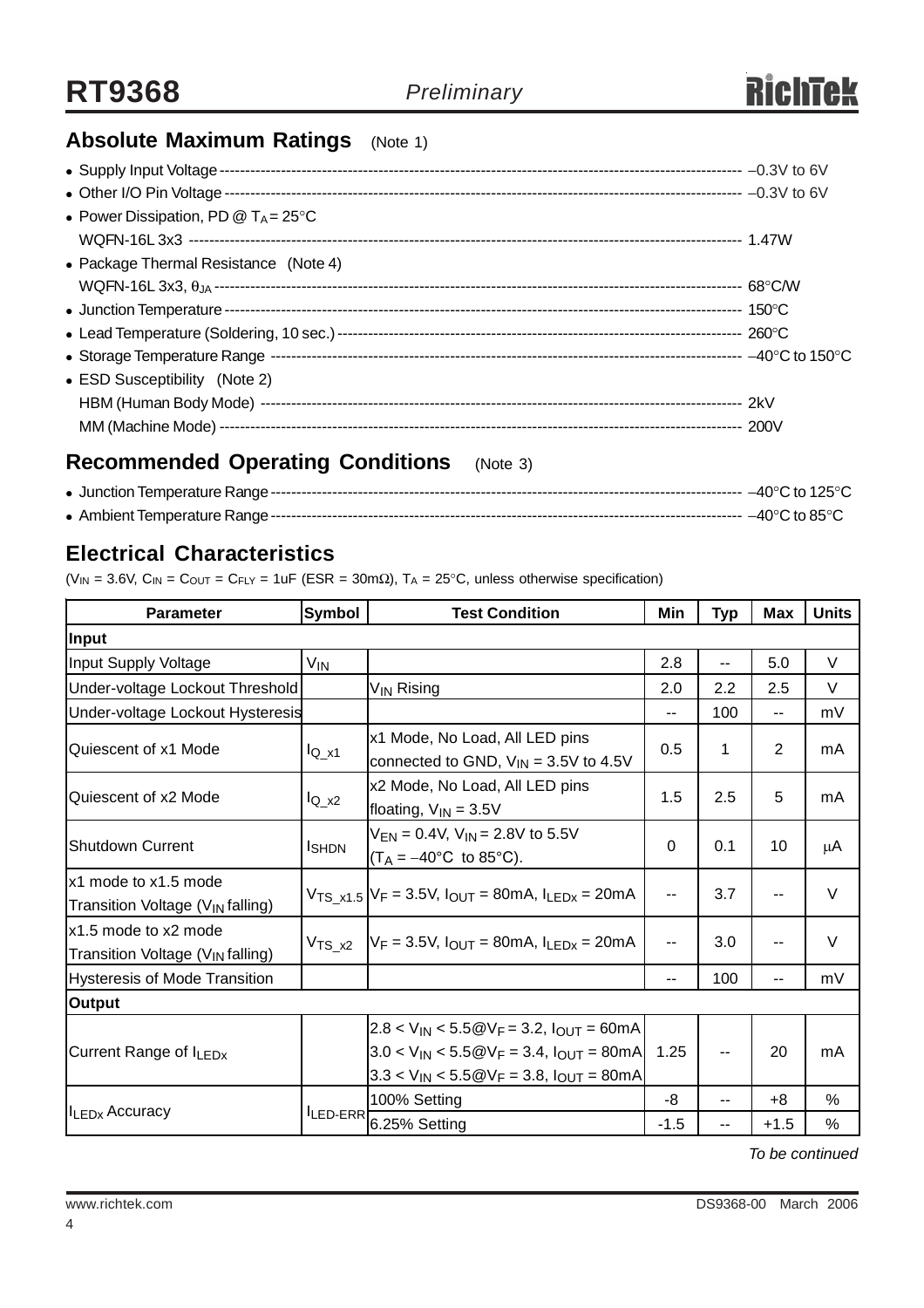| <b>Parameter</b>                 |                             | <b>Symbol</b>    | <b>Test Condition</b>  | Min  | <b>Typ</b> | <b>Max</b> | <b>Units</b> |
|----------------------------------|-----------------------------|------------------|------------------------|------|------------|------------|--------------|
| <b>Current Matching</b>          |                             |                  | 6.25% to 100% Setting  | $-5$ | $- -$      | $+5$       | %            |
| Start-up Current of LEDx         |                             | <b>I</b> STUP    | Continuous Leakage     | 20   | 40         | 70         | μA           |
| Enable                           |                             |                  |                        |      |            |            |              |
|                                  | Logic-High V <sub>IH</sub>  |                  |                        | 1.5  | $ -$       | --         | $\vee$       |
| <b>EN Threshold Voltage</b>      | Logic-Low                   | $V_{IL}$         |                        | --   | $- -$      | 0.4        | V            |
|                                  | Logic-High II <sub>IH</sub> |                  | $V_{IH} = V_{IN}$      | --   | 0.1        | 10         | μA           |
| <b>IEN Current</b>               | Logic-Low                   | Ħш               | $V_{II} = GND$         | --   | 0.1        | 10         | μA           |
| <b>EN Low Time for Shut Down</b> |                             | Tshdn            | <b>PWM Dimming</b>     | --   | 8          | $- -$      | ms           |
| Frequency                        |                             |                  |                        |      |            |            |              |
| <b>PWM Dimming Frequency</b>     |                             | f <sub>PWM</sub> | Minimum Turn On > 30µs | 250  | $- -$      | 32k        | Hz           |
| <b>Oscillator Frequency</b>      |                             | f <sub>OSC</sub> |                        | --   | 250        | --         | kHz          |

**Note 1.** Stresses listed as the above "Absolute Maximum Ratings" may cause permanent damage to the device. These are for stress ratings. Functional operation of the device at these or any other conditions beyond those indicated in the operational sections of the specifications is not implied. Exposure to absolute maximum rating conditions for extended periods may remain possibility to affect device reliability.

- **Note 2.** Devices are ESD sensitive. Handling precaution is highly recommended.
- **Note 3.** The device is not guaranteed to function outside its operating conditions.
- **Note 4.** θ<sub>JA</sub> is measured in the natural convection at T<sub>A</sub> = 25°C on a low effective thermal conductivity test board of JEDEC 51-3 thermal measurement standard.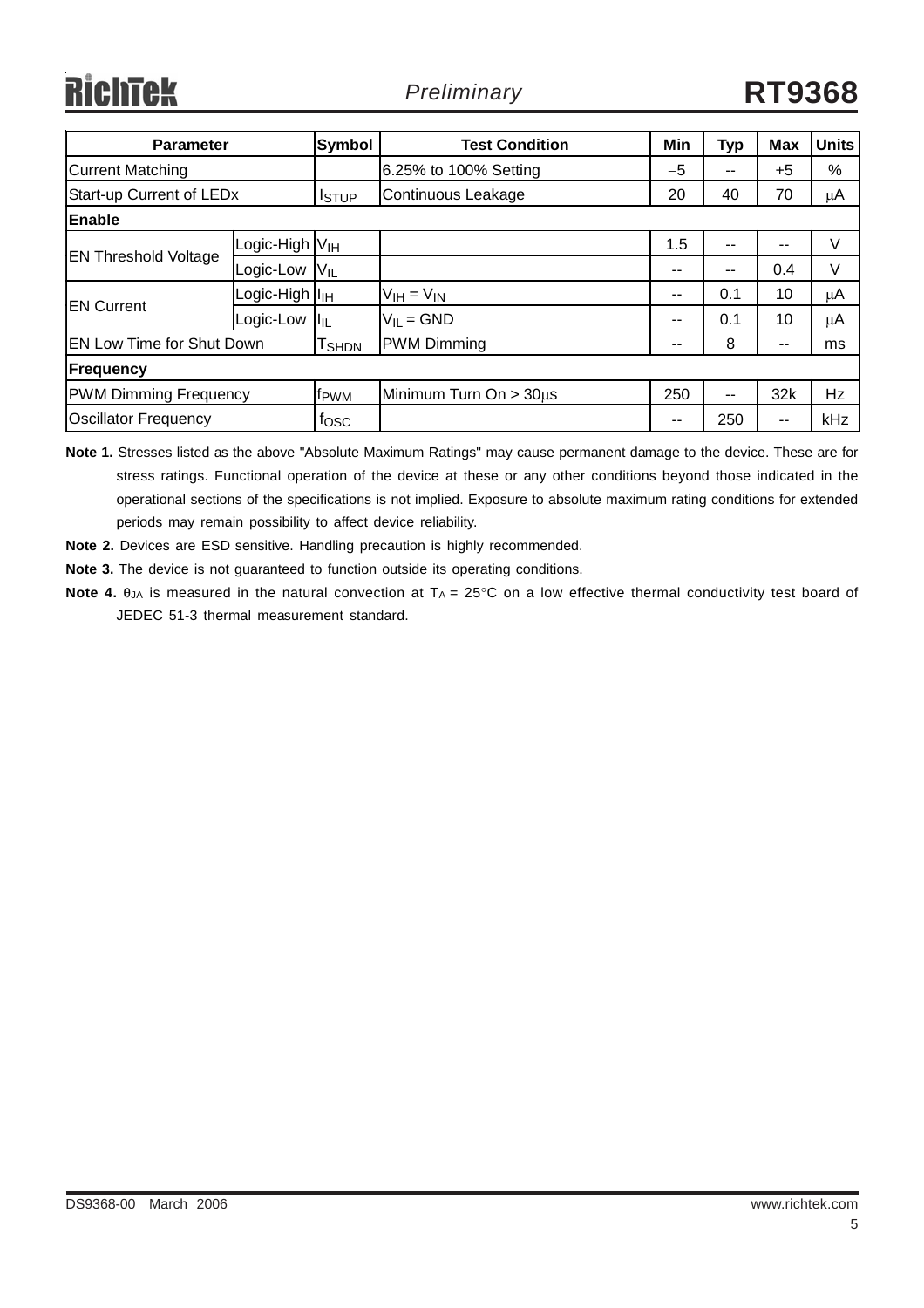## **Typical Operating Characteristics**

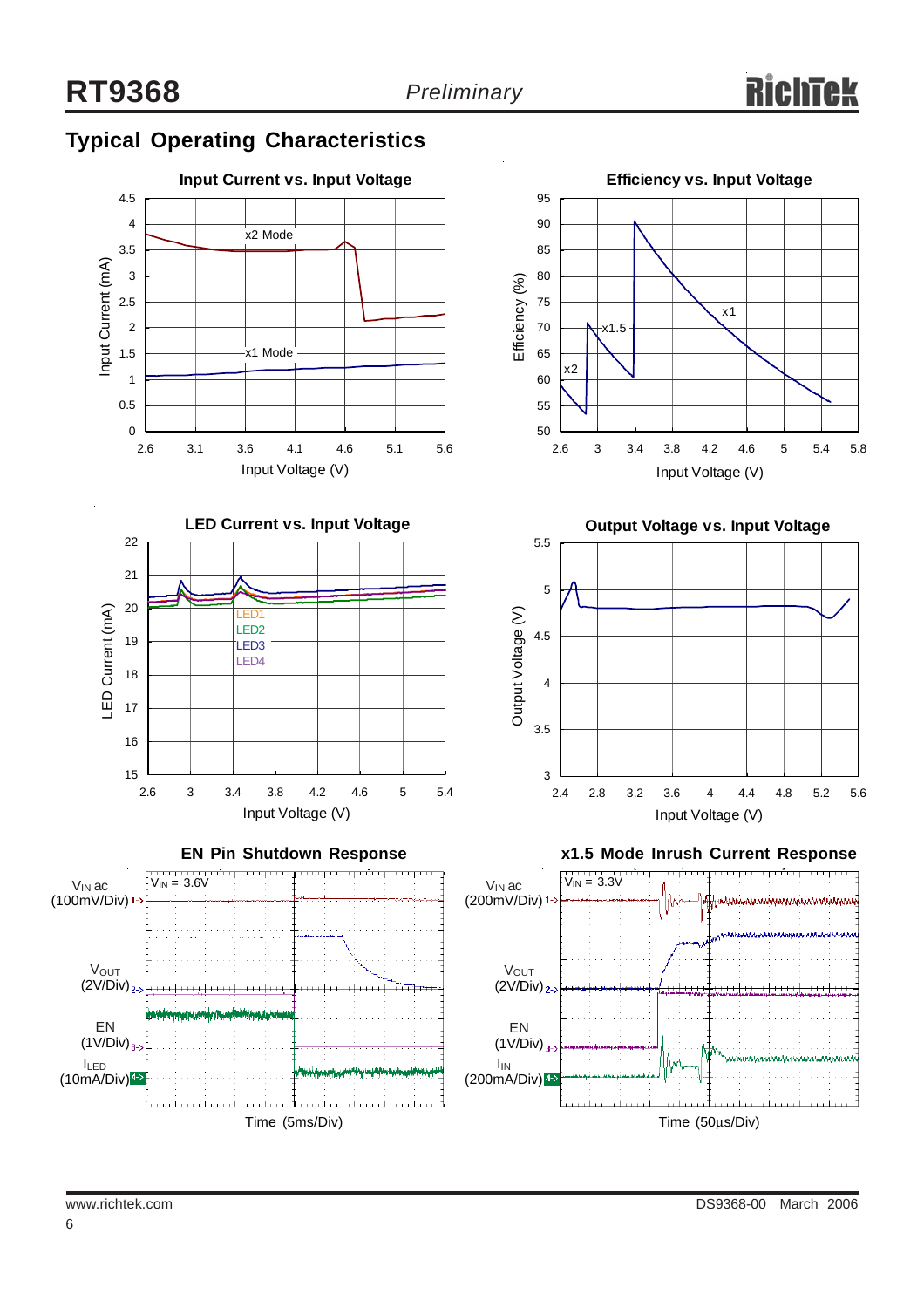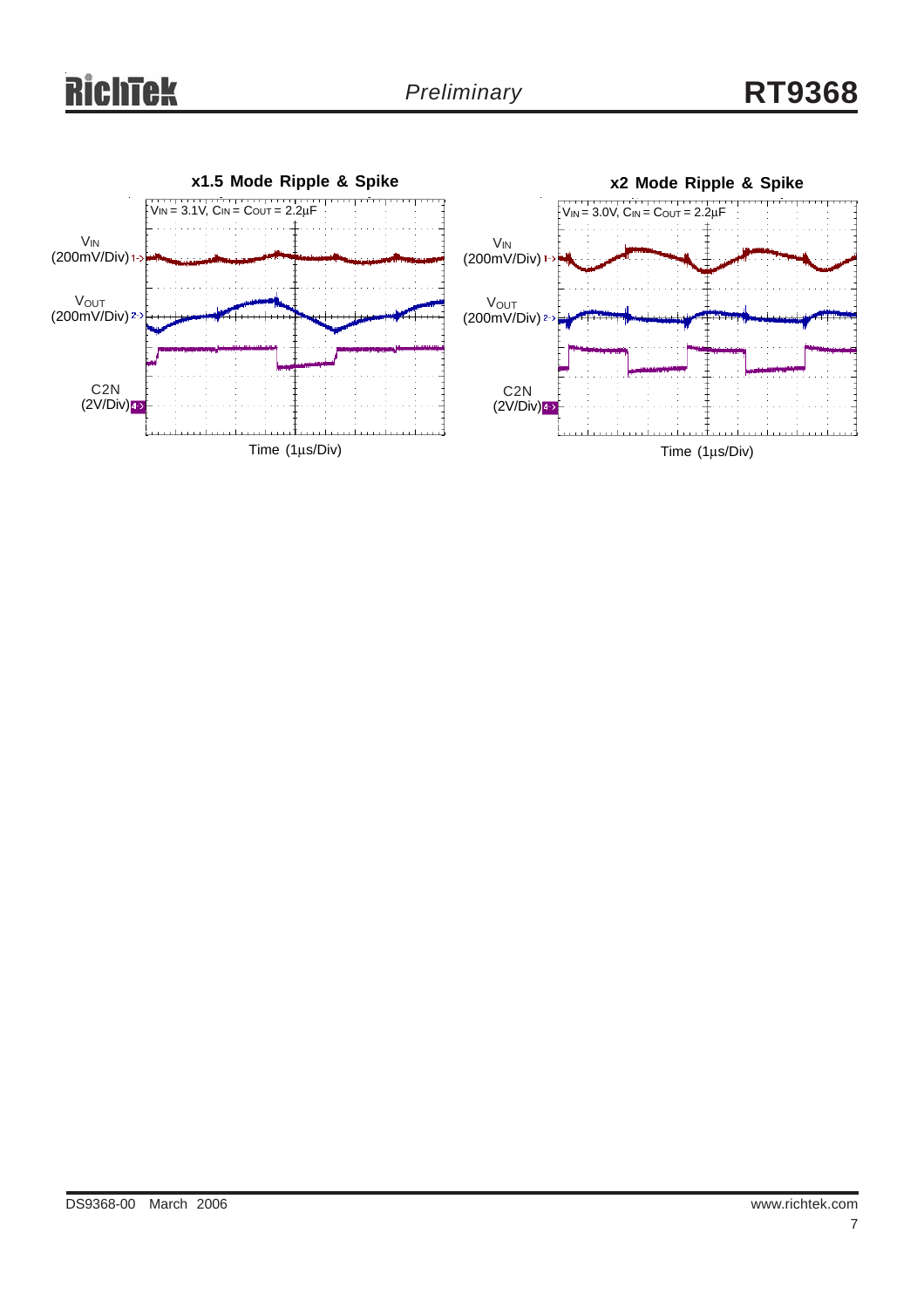## **Applications Information**

The RT9368 is a high efficiency charge pump white LED driver. It provides 4 channels low dropout voltage current source to regulated 4 white LEDs current. For high efficiency, the RT9368 implements x1/x1.5/x2 mode charge pump. An external  $R_{\text{SET}}$  is used to set the current of white LED. RT9368 has input current regulation to reduce the input ripple.

#### **Soft Start**

The RT9368 includes a soft start circuit to limit the inrush current at power on and mode switching. Soft start circuit holds the input current level long enough for output capacitor  $C_{\text{OUT}}$  reaching a desired voltage level. When the soft start off, the RT9368 won' t sink spike current from V<sub>IN</sub>.

#### **Mode Decision**

The RT9368 uses a smart mode decision method to select the working mode for maximum efficiency. Mode decision circuit senses the output and LED voltage for up/down selection.

#### **Dimming Control**

When an external PWM signal is connected to the EN pin, brightness of white LED is adjusted by the duty cycle.

#### **LED Current Setting**

The current of white LED connected to RT9368 can be set by R<sub>SET</sub>. Every current flows through the white LED is 250 times greater than the current of  $R_{\text{SET}}$ . The white LED can be estimated by following equation :

$$
I_{LED} = (\frac{V_{SET}}{R_{SET}}) \times 250
$$

Where  $V_{\text{SET}} = 1.2V$ , and  $R_{\text{SET}}$  is the resistor connected from ISET to GND.

If the LED is not used, the LEDs pin should be connected to GND. Figure 4 shows the connection for 3LEDs application, LED4 pin is connection to GND directly.



Figure 4. Application for 3 LEDs

#### **Layout Consideration**

The RT9368 is a low dropout current source for white LED driver. Careful PCB layout is necessary. For best performance, place all peripheral components as close to the IC as possible. A short connection is highly recommended. The following guidelines should be strictly followed when designing a PCB layout for the RT9368.

- ` All the traces of LED pins running from chip to LEDs should be wide and short to reduce the parasitic connection resistance.
- $\triangleright$  Input capacitor (C<sub>IN</sub>) should be placed close to VIN (Pin) 5) and connected to ground plane. The trace of VIN in the PCB should be placed far away the sensitive devices or shielded by the ground.
- $\triangleright$  The GND should be connected to a strong ground plane for heat sinking and noise protection.
- $\triangleright$  The connection of R<sub>SET</sub> should be isolated from other noisy traces. The short wire is recommended to prevent EMI and noise coupling.
- $\triangleright$  Output capacitor (C<sub>OUT</sub>) should be placed close to V<sub>OUT</sub> and connected to ground plane to reduce noise coupling from charge pump to LEDs.
- $\triangleright$  6. The traces running from pins to flying capacitor should be short and wide to reduce parasitic resistance and prevent noise radiation.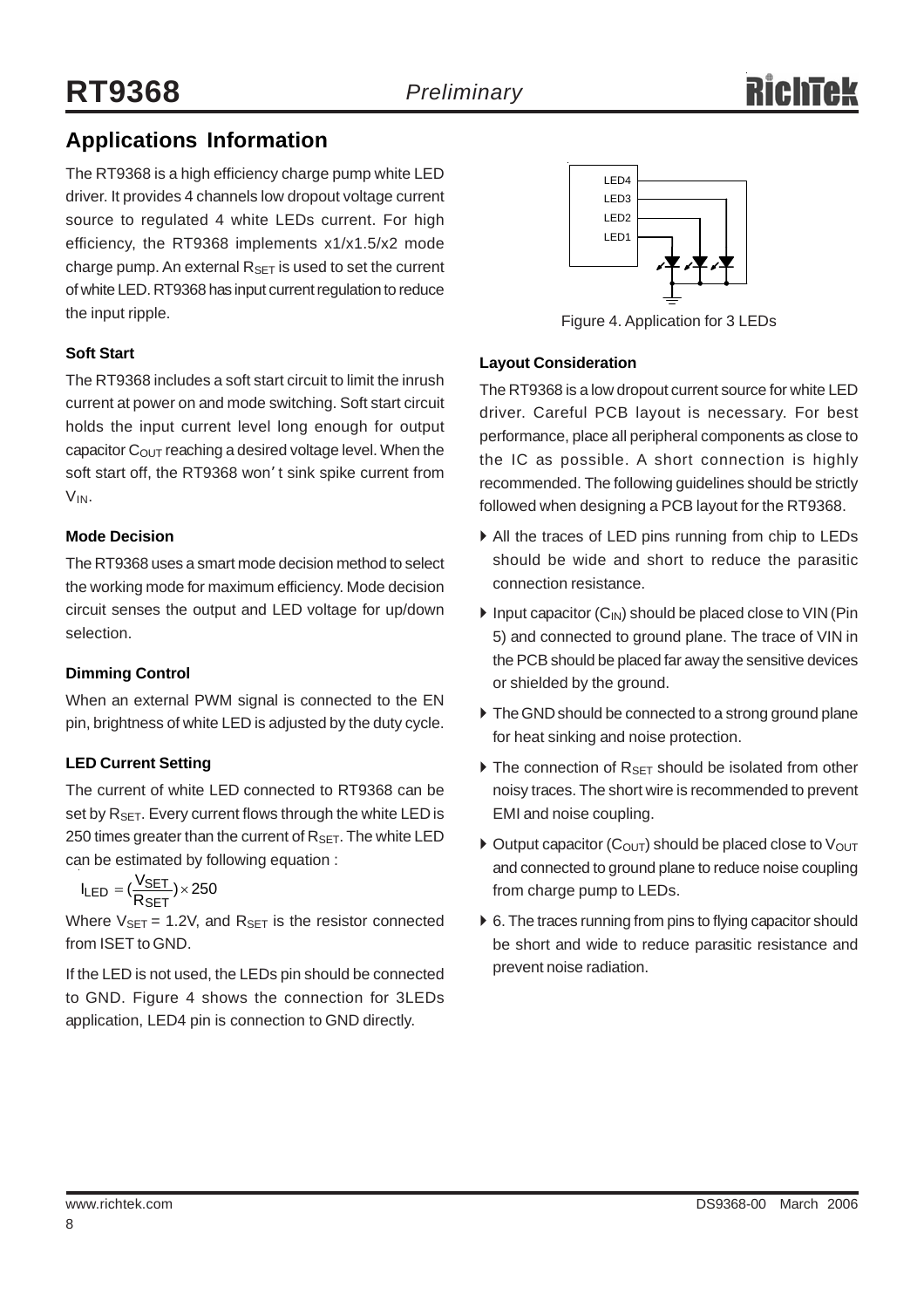

Figure 5